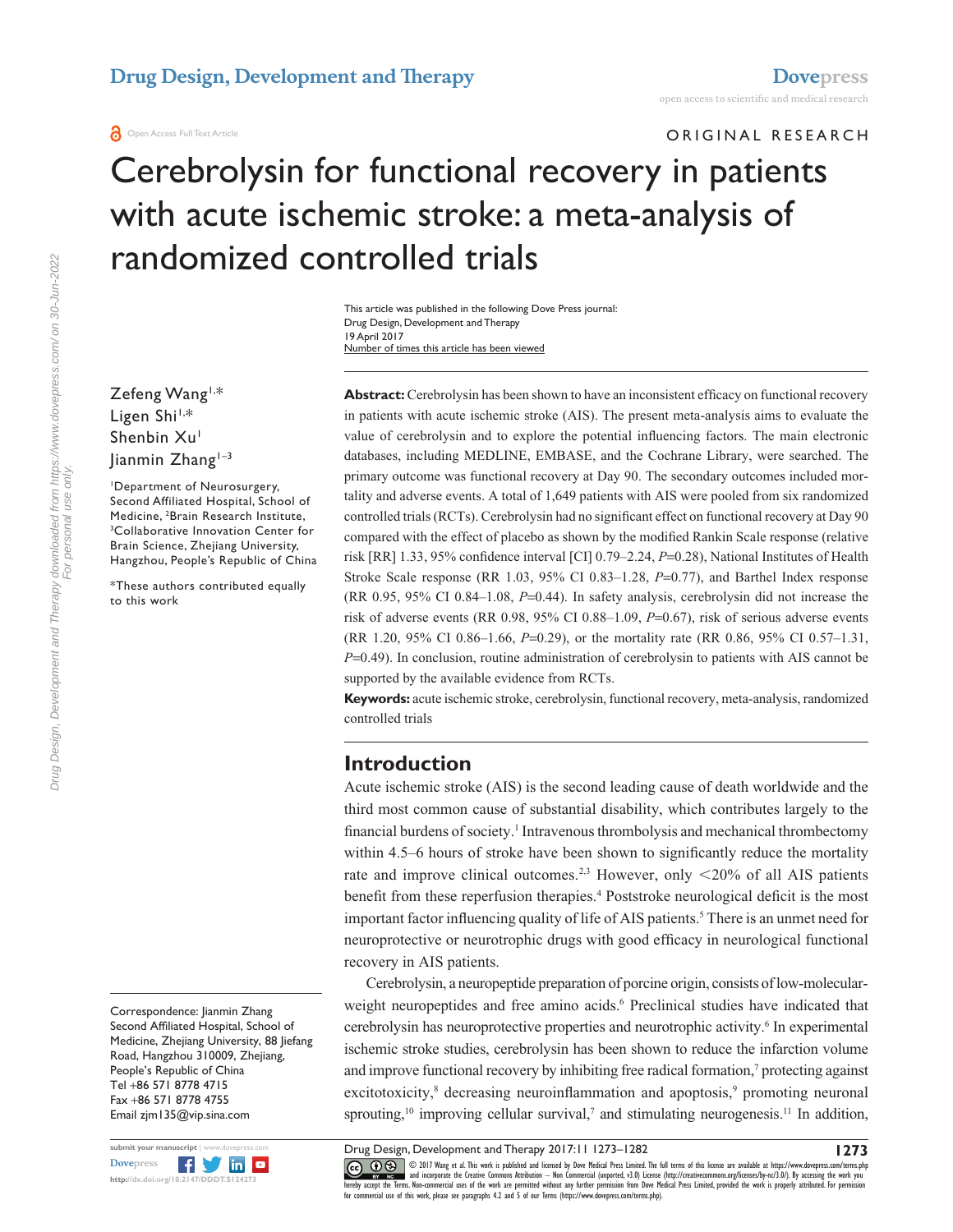cerebrolysin has been shown to significantly improve neurological functional recovery in the subacute stages of AIS, that is,  $\leq 48$  hours after onset of symptoms.<sup>11,12</sup> This inspiring efficacy and the wide therapy window prompted an opportunity for clinical studies. Several clinical randomized controlled trials (RCTs) have been performed to examine the effect of cerebrolysin on neurological functional recovery in AIS patients.13–18 However, these trials have had inconsistent outcomes. Treatment with cerebrolysin showed no significant improvement in global status as assessed using the Canadian Neurological Scale,<sup>13</sup> Barthel Index (BI),<sup>13-15</sup> Clinical Global Impressions scale,<sup>13</sup> modified Rankin Scale (mRS),<sup>14,15,18</sup> National Institutes of Health Stroke Scale (NIHSS),<sup>14,15,18</sup> and ten other different outcome scales in four RCTs.18 However, the Amiri-Nikpour et al trial showed a significant improvement in the NIHSS.16 These confusing outcomes might be due to limitations in sample size, the selection of the included patients, and the therapeutic regimen. Three RCTs indicated a superiority of cerebrolysin compared with placebo in a subgroup of AIS patients with severe neurological deficits at baseline.<sup>14,17,18</sup> Two recent RCTs applied several specific neurological outcome scales to examine the effect of cerebrolysin on motor functional recovery and observed inconsistent outcomes.17,18 Hence, the present meta-analysis aims to evaluate the value of cerebrolysin and to explore the potential influencing factors.

# **Methods**

At the onset of this project, a study protocol was drafted following the Preferred Reporting Items for Systematic Reviews and Meta-Analyses format guidelines.19 Our data were obtained from previous studies, and therefore, there was no need for approval from an ethics board.

# Search strategy and information sources

Two investigators (ZFW and LGS) independently searched major electronic databases, including MEDLINE, EMBASE, and the Cochrane Library, for relevant studies published from January 1980 to May 2016. The combinations of the variables "cerebrolysin" AND "ischemic stroke" were used to match the titles and abstracts in the MEDLINE database. The search strategy for EMBASE and the Cochrane Library were similar to that for MEDLINE. In addition, two investigators (ZFW and LGS) also independently screened reference lists from RCTs, comments, meta-analyses, and reviews to ensure that all relevant studies had been included in this study.

# Study selection and data collection

Only RCTs with AIS patients receiving cerebrolysin for functional recovery were applicable. The eligibility criteria

were as follows: studies should have included a) adult subjects (aged  $>18$  years), b) follow-up for 3 months after treatment, c) patients receiving intravenous cerebrolysin, and d) end points such as functional recovery.

All records were independently evaluated by two authors (ZFW and LGS) in accordance with the eligibility criteria as mentioned above. The following data were extracted from the included RCTs after strict selection and evaluation: information regarding the included trials, eligibility criteria and study design, and outcome assessments (Table 1).

# Outcome definitions and quality assessment

The primary efficacy end point was a favorable outcome of functional recovery, which was defined as an mRS response (score 0–1), NIHSS response (score  $\geq 8$  from baseline or score  $\leq$ 1), or BI response (score 75–100) at Day 90. Secondary outcomes included mortality, adverse events, and serious adverse events at Day 90. The definition of serious adverse events was any life-threatening events, including acute coronary syndrome, atrial fibrillation, cardiac arrest, cardiac failure, sepsis, coma, renal failure, respiratory failure, cerebral hemorrhage, pulmonary embolism, and so on.

The risk of bias for all of the included RCTs was independently assessed by two investigators (ZFW and LGS) and evaluated with Cochrane Collaboration's risk-of-bias tool.20 Any differences were clarified and confirmed by a third assessor (JMZ) when possible. The risk-of-bias criteria evaluated the adequate generation of a randomization sequence, allocation concealment, blinding of participants, blinding of assessment, and dealing with missing data. For each item, the table provides a description and judgment rated as "low", "unclear", or "high" risk of bias. The risk-of-bias plot was created using the Review Manager 5.2 software.

# Data synthesis and analysis

All data analyses were performed by two investigators (ZFW and SBX) using Review Manager 5.2 software. The relative risk (RR) and 95% confidence interval (CI) were used as the effect measures of dichotomous outcomes in the metaanalyses. Heterogeneity in variance across studies was tested with the  $Q$  and  $I^2$  statistic. A significant  $Q$  statistic indicates that the individual effect sizes do not represent a common population mean and that the effect size is considerably heterogeneous. A larger  $I<sup>2</sup>$  statistic also indicates a higher probability of heterogeneity. We used random-effect models (DerSimonian and Laird method) throughout as we found significant heterogeneity in our analyses. When heterogeneity is present, random-effect models are a more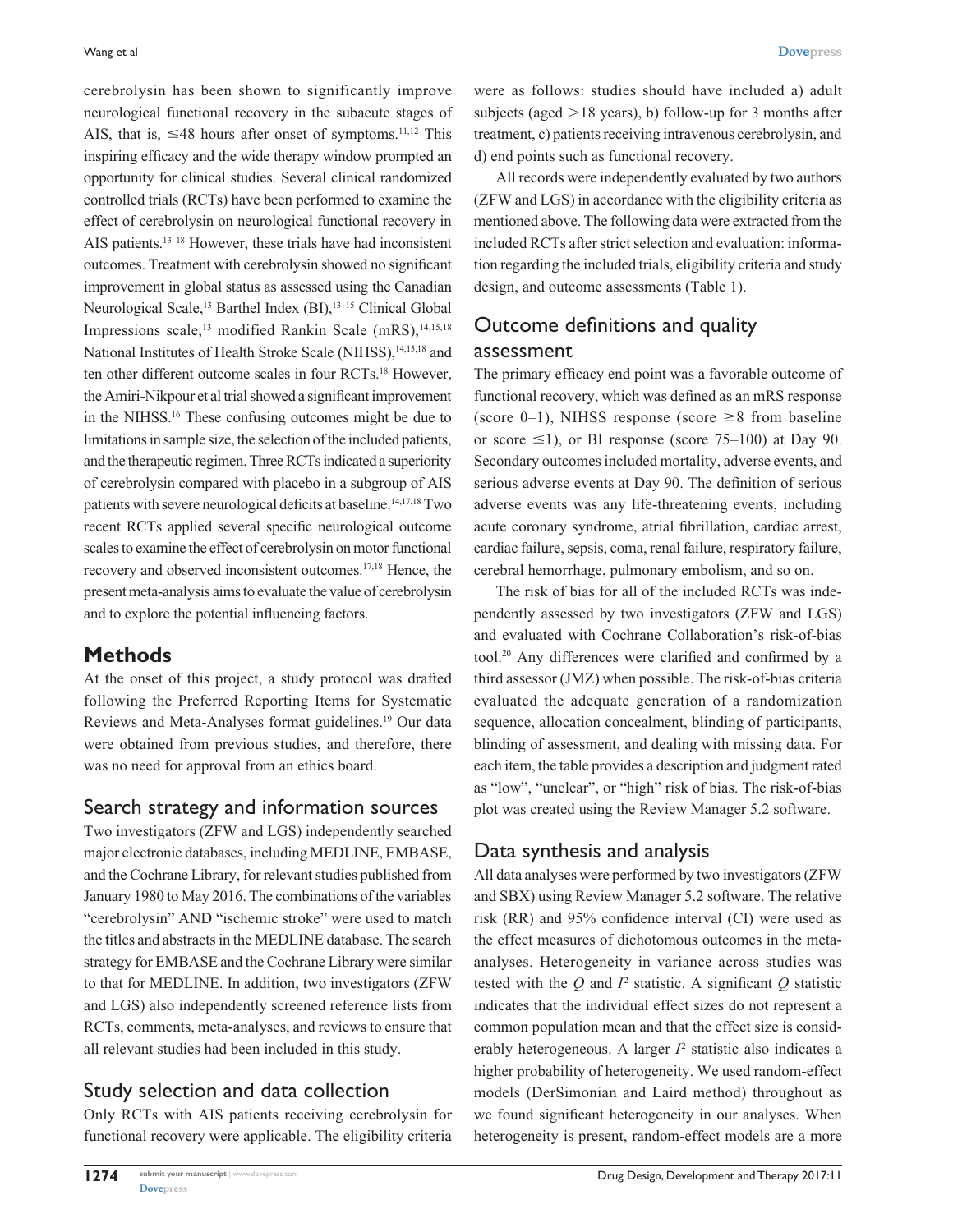|               |                                          | Table I Characteristics of the included studies and outcome events |                                   |                                |                                                                                                                                                                                                                                                                                                                                                                                                                                                                                                                                                                                                                                                                                                   |                              |
|---------------|------------------------------------------|--------------------------------------------------------------------|-----------------------------------|--------------------------------|---------------------------------------------------------------------------------------------------------------------------------------------------------------------------------------------------------------------------------------------------------------------------------------------------------------------------------------------------------------------------------------------------------------------------------------------------------------------------------------------------------------------------------------------------------------------------------------------------------------------------------------------------------------------------------------------------|------------------------------|
| <b>Trials</b> | Muresanu et al <sup>18</sup>             | Chang et al <sup>17</sup>                                          | Amiri-Nikpour et al <sup>16</sup> | Lang et al <sup>15</sup>       | Heiss et al <sup>14</sup>                                                                                                                                                                                                                                                                                                                                                                                                                                                                                                                                                                                                                                                                         | Ladurner et al <sup>13</sup> |
|               | I. Information on the included trials    |                                                                    |                                   |                                |                                                                                                                                                                                                                                                                                                                                                                                                                                                                                                                                                                                                                                                                                                   |                              |
| Regions       | Romania, Ukraine, and                    | Korea                                                              | Iran                              | Austria, Croatia, UK, Czech    | People's Republic of China, Hong                                                                                                                                                                                                                                                                                                                                                                                                                                                                                                                                                                                                                                                                  | Austria, Czech Republic,     |
|               | Poland                                   |                                                                    |                                   | Republic, and Slovakia         | Kong, South Korea, and Myanmar                                                                                                                                                                                                                                                                                                                                                                                                                                                                                                                                                                                                                                                                    | and Hungary                  |
| Follow-up     | 3 months                                 | 3 months                                                           | 3 months                          | 3 months                       | 3 months                                                                                                                                                                                                                                                                                                                                                                                                                                                                                                                                                                                                                                                                                          | 3 months                     |
| Male (%)      | 67.3 vs 60.6                             | 82.9 vs 72.7                                                       | 54.5 vs 47.6                      | 66.7 vs 62.7                   | 59.6 vs 60.4                                                                                                                                                                                                                                                                                                                                                                                                                                                                                                                                                                                                                                                                                      | 60.9 vs 55.3                 |
| Age (SD)      | 64.9 (9.8) vs 63.0 (10.6)                | 64.7 (10.1) vs 63.0 (10.6)                                         | $60(9.6)$ vs $60.1(10)$           | 65.5 (11.3) vs 67.0 (10.6)     | 65.0 (12.2) vs 65.5 (11.7)                                                                                                                                                                                                                                                                                                                                                                                                                                                                                                                                                                                                                                                                        | 65 (1.17) vs 65 (1.32)       |
| (years)       |                                          |                                                                    |                                   |                                |                                                                                                                                                                                                                                                                                                                                                                                                                                                                                                                                                                                                                                                                                                   |                              |
| <b>NIHSS</b>  | 9.1 $(3.2)$ vs 9.2 $(3.2)$               | $8.4$ (5.8) vs 7.0 (4.9)                                           | $14(13, 15)$ vs $14(12, 16)$      | $12.3$ (5.39) vs $11.0$ (5.44) | $9(6-33)$ vs $9(6-26)$                                                                                                                                                                                                                                                                                                                                                                                                                                                                                                                                                                                                                                                                            |                              |
| Stroke        |                                          | Cortical:subcortical:cortical-                                     | Anterior circulation %:           |                                |                                                                                                                                                                                                                                                                                                                                                                                                                                                                                                                                                                                                                                                                                                   | Left hemisphere %: 52.6      |
| location      |                                          | subcortical: 7:6:21 vs 8:3:22                                      | 63.6 vs 76.2                      |                                |                                                                                                                                                                                                                                                                                                                                                                                                                                                                                                                                                                                                                                                                                                   | vs 45.6                      |
|               | 2. Eligibility criteria and study design |                                                                    |                                   |                                |                                                                                                                                                                                                                                                                                                                                                                                                                                                                                                                                                                                                                                                                                                   |                              |
| Inclusion     | Ischemic supratentorial                  | First unilateral infarction within                                 | Ischemic stroke within            | Acute ischemic hemispheric     | Acute hemispheric ischemic                                                                                                                                                                                                                                                                                                                                                                                                                                                                                                                                                                                                                                                                        | First acute ischemic         |
| criteria      | stroke with a volume                     | 7 days, moderate-to-severe                                         | 6-24 hours, NIHSS score           | stroke with a measurable       | strokes, NIHSS score 6-22,                                                                                                                                                                                                                                                                                                                                                                                                                                                                                                                                                                                                                                                                        | stroke, $GCS > 10$ and       |
|               | of $>4$ cm <sup>3</sup> , ARAT <50       | motor function involvement,                                        | 6-22, focal neurological          | neurological deficit and age   | prestroke mRS 0-1, and age                                                                                                                                                                                                                                                                                                                                                                                                                                                                                                                                                                                                                                                                        | CNS 4.5-8.0, and age         |
|               | and GKCS $>2$ , and age                  | and age between 18 and                                             | injury, and age between           | between 18 and 80 years        | between 18 and 85 years                                                                                                                                                                                                                                                                                                                                                                                                                                                                                                                                                                                                                                                                           | 45-85 years                  |
|               | between 18 and 80 years                  | 80 years                                                           | 8 and 85 years                    |                                |                                                                                                                                                                                                                                                                                                                                                                                                                                                                                                                                                                                                                                                                                                   |                              |
| Exclusion     | Progressive or unstable                  | Progressive or unstable stroke,                                    | Unstable stroke, seizure,         | Intracranial hemorrhage,       | Stroke in the brain stem or                                                                                                                                                                                                                                                                                                                                                                                                                                                                                                                                                                                                                                                                       | Hemorrhagic stroke,          |
| criteria      | stroke, prestroke                        | preexisting neurological or                                        | any conditions interfering        | prior stroke within the last   | the cerebellum, hemorrhagic                                                                                                                                                                                                                                                                                                                                                                                                                                                                                                                                                                                                                                                                       | transient ischemic           |
|               | disability, experienced a                | psychiatric disease, alcohol                                       | with neurological                 | 3 months, hypertension         | strokes, unstable stroke,                                                                                                                                                                                                                                                                                                                                                                                                                                                                                                                                                                                                                                                                         | attacks, uncontrollable      |
|               | stroke within the previous               | or drug abuse, and expected                                        | examination, prestroke            | $(>185/110$ mmHg),             | preexisting systemic disease, and                                                                                                                                                                                                                                                                                                                                                                                                                                                                                                                                                                                                                                                                 | hypertension, severe         |
|               | 3 months, alcohol or                     | survival $<$ l year                                                | disability, hypertension          | epilepsy, receiving oral       | hypertension ( $>$ 220/120 mmHg)                                                                                                                                                                                                                                                                                                                                                                                                                                                                                                                                                                                                                                                                  | concomitant diseases,        |
|               | drug abuse, and expected                 |                                                                    | $(>220/120$ mmHg), and            | anticoagulants, and            |                                                                                                                                                                                                                                                                                                                                                                                                                                                                                                                                                                                                                                                                                                   | and prior stroke             |
|               | survival $<$ I year                      |                                                                    | hemorrhagic stroke                | prior stroke                   |                                                                                                                                                                                                                                                                                                                                                                                                                                                                                                                                                                                                                                                                                                   |                              |
| Study         | Cerebrolysin (30 mL/day                  | Cerebrolysin (30 mL/day IV for                                     | Cerebrolysin (30 mL/day           | Cerebrolysin (30 mL/day        | Cerebrolysin (30 mL/day IV                                                                                                                                                                                                                                                                                                                                                                                                                                                                                                                                                                                                                                                                        | Cerebrolysin                 |
| design        | IV for 21 days) vs placebo               | 21 days) vs placebo add-on                                         | IV for 10 days) vs placebo        | IV for 10 days) vs placebo,    | for 10 days) vs placebo add-on                                                                                                                                                                                                                                                                                                                                                                                                                                                                                                                                                                                                                                                                    | (50 mL/day IV for            |
|               | add-on to rehabilitation                 | to rehabilitation therapy,                                         | add-on to aspirin 100 mg          | beginning within I hour        | to aspirin 100 mg daily, within                                                                                                                                                                                                                                                                                                                                                                                                                                                                                                                                                                                                                                                                   | 21 days) vs placebo          |
|               | therapy, beginning                       | beginning within 7 days after                                      | daily, beginning within           | after thrombolytic therapy     | 12 hours after stroke onset                                                                                                                                                                                                                                                                                                                                                                                                                                                                                                                                                                                                                                                                       | add-on to aspirin 250 mg     |
|               | within 24–72 hours                       | stroke onset                                                       | 6 hours after arriving to         | with rt-PA                     |                                                                                                                                                                                                                                                                                                                                                                                                                                                                                                                                                                                                                                                                                                   | daily, within 24 hours       |
|               | after stroke onset                       |                                                                    | the hospital                      |                                |                                                                                                                                                                                                                                                                                                                                                                                                                                                                                                                                                                                                                                                                                                   | after stroke onset           |
|               | 3. Outcomes assessments                  |                                                                    |                                   |                                |                                                                                                                                                                                                                                                                                                                                                                                                                                                                                                                                                                                                                                                                                                   |                              |
| Primary       | ARAT score at Day 90                     | Fugl-Meyer score at Day 90                                         | NIHSS score at Day 90             | mRS and NIHSS at Day 90        | BI, mRS, and NIHSS at Day 90                                                                                                                                                                                                                                                                                                                                                                                                                                                                                                                                                                                                                                                                      | CNS and BI at Day 90         |
| outcomes      |                                          |                                                                    |                                   |                                |                                                                                                                                                                                                                                                                                                                                                                                                                                                                                                                                                                                                                                                                                                   |                              |
| Secondary     | Gait velocity test,                      | DTI, rsfMRI, and laboratory                                        | Mean flow velocity                | BI, GOS, laboratory data,      | Responder (mRS, BI, and NIHSS),                                                                                                                                                                                                                                                                                                                                                                                                                                                                                                                                                                                                                                                                   | GCS, CGI, MMSE, SST,         |
| outcomes      | nine-hole peg test,                      | data (hematology, blood                                            | and pulsatility index of          | and adverse events at          | SF-12, overall death rate, time                                                                                                                                                                                                                                                                                                                                                                                                                                                                                                                                                                                                                                                                   | self-assessment scale,       |
|               | NIHSS, mRS, GKCS, line                   | chemistry, urinalysis) at Day 90                                   | cerebral arteries                 | Day 90                         | to death, laboratory data, and                                                                                                                                                                                                                                                                                                                                                                                                                                                                                                                                                                                                                                                                    | HAMD, laboratory data,       |
|               | cancellation test, gap                   |                                                                    |                                   |                                | adverse events at Day 90                                                                                                                                                                                                                                                                                                                                                                                                                                                                                                                                                                                                                                                                          | and adverse events at        |
|               | detection test, SF-36, and               |                                                                    |                                   |                                |                                                                                                                                                                                                                                                                                                                                                                                                                                                                                                                                                                                                                                                                                                   | $Day$ 90                     |
|               | GDS at Days 21 and 90                    |                                                                    |                                   |                                |                                                                                                                                                                                                                                                                                                                                                                                                                                                                                                                                                                                                                                                                                                   |                              |
|               |                                          |                                                                    |                                   |                                | Goodglass and Kaplan Communication Scale; GOS, Glasgow Outcome Scale; HAMD, Hamilton Rating Scale for Depression; IV, intravenous; MMSE, Mini-Mental State Examination; mRS, modified Rankin Scale; NIHSS, National Institutes<br>Abbreviations: ARAT, Action Research Arm Test; Bl. Barthel Index; CGI, Clinical Global Impression; CNS, Canadian Neurological Scale; DTI, diffusion tensor imaging; GCS, Glasgow Coma Scale; GDS, Geriatric Depression Scale;<br>Health Stroke Scale; rsfMRI, resting-state functional magnetic resonance imaging; rt-PA, recombinant tissue plasminogen activator; SD, standard deviation; SF-12. Short Form 12 items; SF-36. Short Form 36 items; SST, Syndro |                              |
|               |                                          |                                                                    |                                   |                                |                                                                                                                                                                                                                                                                                                                                                                                                                                                                                                                                                                                                                                                                                                   |                              |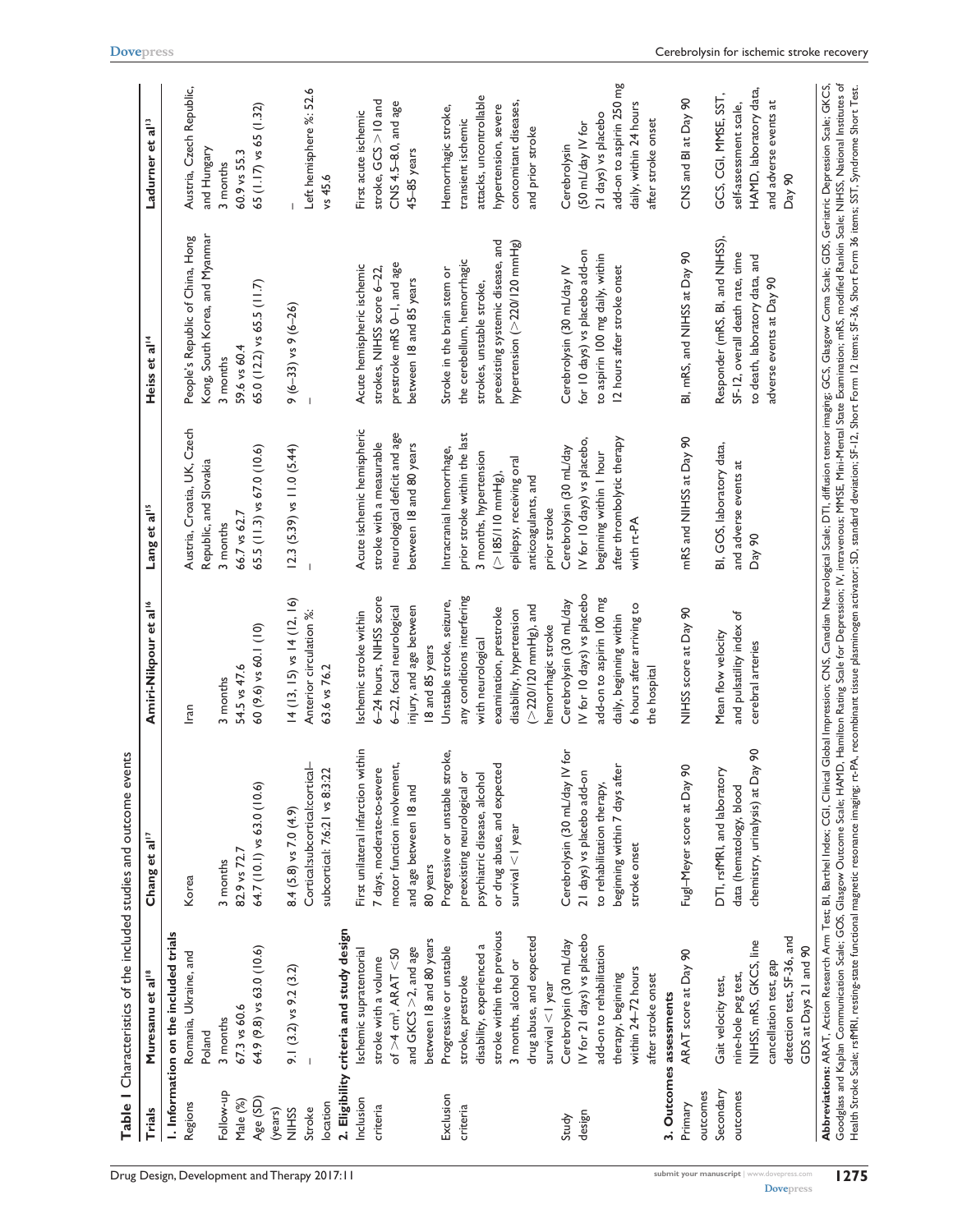appropriate option for computations as they are less likely to reject the null hypothesis making them a more conservative estimate. Subsequently, random-effect models are more robust to large variations in sample size. In addition, we investigated the heterogeneity through a sensitivity analysis of the effect of omitting each study in turn. This method assesses whether the inclusion of any one study systematically affects the overall findings, allowing for the inclusion of methodologically flawed studies if they meet this criterion. Tests were two-tailed, and a *P*-value of less than 0.05 was considered to be significant for all analyses.

# **Results**

## Study selection and characteristics

A total of 161 titles and abstracts were screened (Figure 1). After removing the duplicates and irrelevant records, 26 full-text articles were assessed for eligibility. Twenty articles were

further excluded due to the limitation of the publication types: one protocol study, three systematic reviews, two comments, six retrospective studies, and eight reviews. Ultimately, we identified six RCTs for meta-analysis.13–18 All of the included RCTs were international multicenter trials except for two studies.16,17 The detailed characteristics of the included studies are listed in Table 1.

# Efficacy and safety end points

A total of 1,649 patients with AIS were pooled from the six RCTs. As different neurologic outcome scales were applied in the included studies, only four trials provided appropriate data for primary efficacy analysis. Cerebrolysin had no significant effect on functional recovery at Day 90 compared with the effect of placebo as shown by the mRS response (RR 1.33, 95% CI 0.79–2.24, *P*=0.28; Figure 2A), NIHSS response (RR 1.03, 95% CI 0.83–1.28, *P*=0.77;



**Figure 1** The study search, selection, and inclusion process.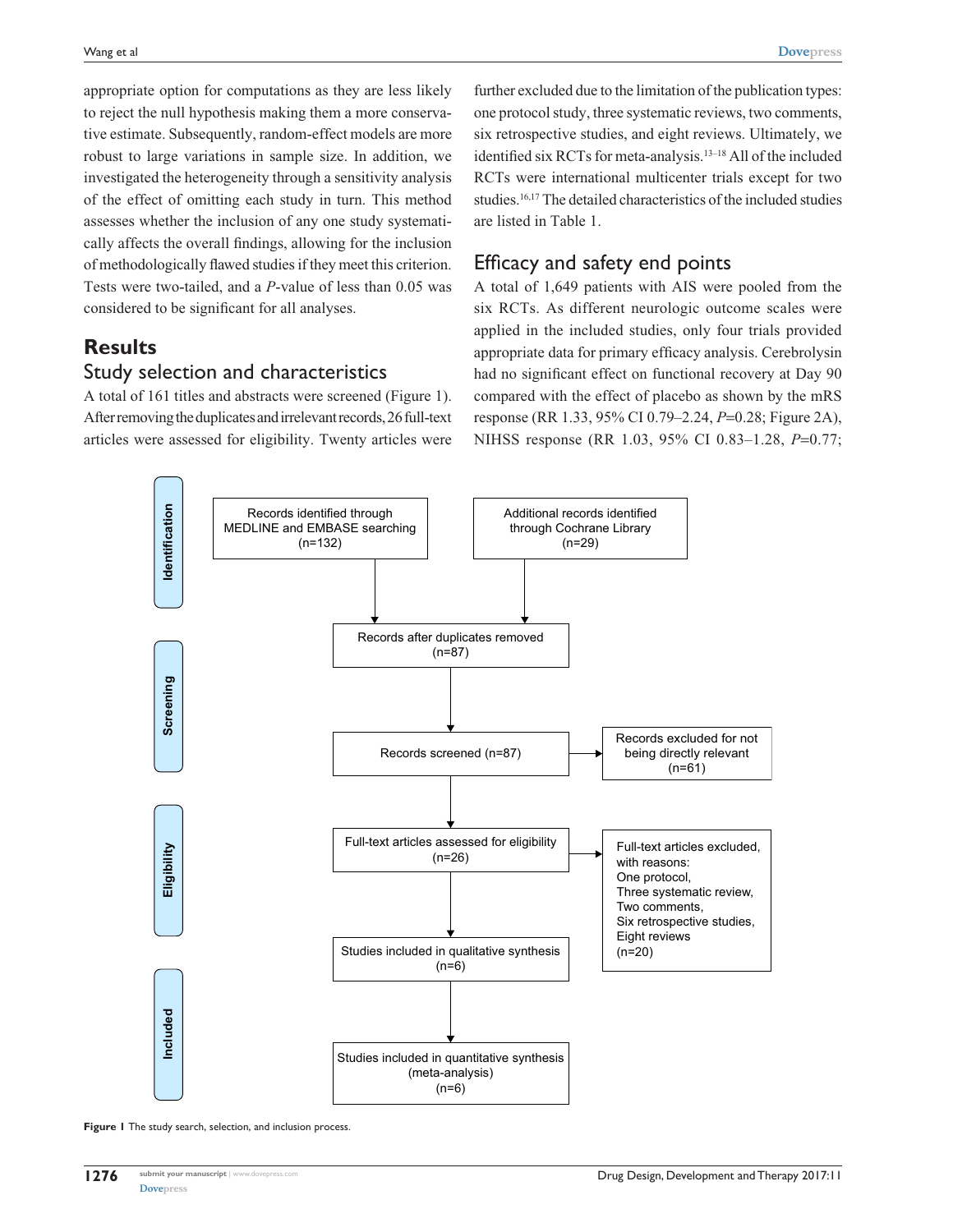Figure 2B), or BI response (RR 0.95, 95% CI 0.84–1.08, *P*=0.44; Figure 2C). In the safety analysis, cerebrolysin did not increase the risk of adverse events (RR 0.98, 95% CI 0.88–1.09, *P*=0.67; Figure 3A), risk of serious adverse events (RR 1.20, 95% CI 0.86–1.66, *P*=0.29; Figure 3B), or the mortality rate (RR 0.86, 95% CI 0.57–1.31, *P*=0.49; Figure 3C). The heterogeneity of the data ranged from 0 to 87% (Figures 2 and 3).

### Subgroup and sensitivity analysis

The data extracted from the included studies were not sufficient to perform subgroup analyses to detect the influence of the cerebrolysin dosage, treatment duration, stroke severity at baseline, and follow-up time. Table 2 shows the outcomes of the follow-up time and baseline symptom severity subgroups.

Cerebrolysin showed a large advantage in patients with severe AIS. Sensitivity analysis detected that the Muresanu et al<sup>18</sup> trial was the main source of heterogeneity due to the inclusion of only severe AIS patients in this trial.

# Quality of the included studies

Full details regarding the risks of bias of the RCTs are shown in Figure 4. For allocation concealment, the risk of bias was unclear in four studies because the allocation scheme was not mentioned in the trials. For blinding of the outcome assessment, the risk of bias was unclear in three studies. For incomplete outcome data, the risk of bias was high in one study. For selective reporting, the risk of bias was unclear in one study. Except for these four items, no high or unclear risk of bias was observed in any of the other items.

 Cerebrolysin Cerebrolysin **BI** response **Placebo** Risk ratio M-H. random, 95% CI Placebo 0.96 (0.84, 1.09) 0.92 (0.68, 1.26) 0.95 (0.84, 1.08) Risk ratio M-H. random, 95% CI *Test for overall effect: Z=0.77 (P=0.44) Heterogeneity: τ*<sup>2</sup>=0.00;  $\chi$ <sup>2</sup>=0.05, df=1 (P=0.83); l<sup>2</sup>=0%  $Total$ 527 55 582 *<u>Total</u>* 540 59 599 **Weight** (%) 84.4 15.6 100 **Study** or subgroup Heiss et al<sup>14</sup> Lang et al<sup>15</sup> *7otal* (95% CI) Events 232  $31$ Events 248 36 Total events **263** 284 **NIHSS response**   Cerebrolysin Cerebrolysin **Placebo** Risk ratio M-H. random, 95% CI Placebo 16.26 (1.00, 265.18) 1.00 (0.81, 1.24) 1.03 (0.91, 1.17)  Risk ratio M-H. random, 95% CI *Test for overall effect: Z=0.30 (P=0.77) Heterogeneity: τ*<sup>2</sup>=0.02;  $\chi$ <sup>2</sup>=4.02, df=2 (P=0.13);  $l$ <sup>2</sup>=50%  $Total$ 527 55  $\overline{2}$ 604 *<u>Total</u>* 540 59  $21$ 620 **Weight** (%) 577 41.8  $0.6$ 100 **Study** or subgroup Heiss et al<sup>14</sup> Amiri-Nikpour et al<sup>16</sup> Lang et al<sup>15</sup> *Total* (95% CI) Events 252 41  $\mathbf{a}$ Events Total events **7801** and 295 251 44  $\Omega$  $mRS$  response  Cerebrolysin Cerebrolvsin **Placebo** Risk ratio M-H. random, 95% CI 2.85 (1.70, 4.78) 1.00 (0.71, 1.42) 0.98 (0.84, 1.14)  Risk ratio M-H. random, 95% CI Placebo *Test for overall effect: Z=1.09 (P=0.28) Heterogeneity: τ*<sup>2</sup>=0.18;  $\chi$ <sup>2</sup>=15.48, df=2 (P=0.0004); l<sup>2</sup>=87%  $Total$ 527 55 104 686 *<u>Total</u>* 540 59 101 700 **Weight**  $(%)$ 38.2 33.5 28.3 100 **Study** or subgroup Muresanu et al<sup>18</sup> Heiss et al<sup>14</sup> Lang et al<sup>15</sup> *Total* (95% CI) Events 198 29 44 Events 208 31  $15$ Total events **271** 254 *\$ % &*

**Figure 2** The pooled relative risk of the efficacy outcomes: (**A**) modified Rankin Scale (mRS) response, (**B**) National Institutes of Health Stroke Scale (NIHSS) response, and (**C**) Barthel Index (BI) response.

**Notes:** The diamonds indicate the estimated relative risk (95% confidence interval [CI]) for all patients together. The size of the squares indicates the sample size of the included studies.

**Abbreviation:** M–H, Mantel–Haenszel.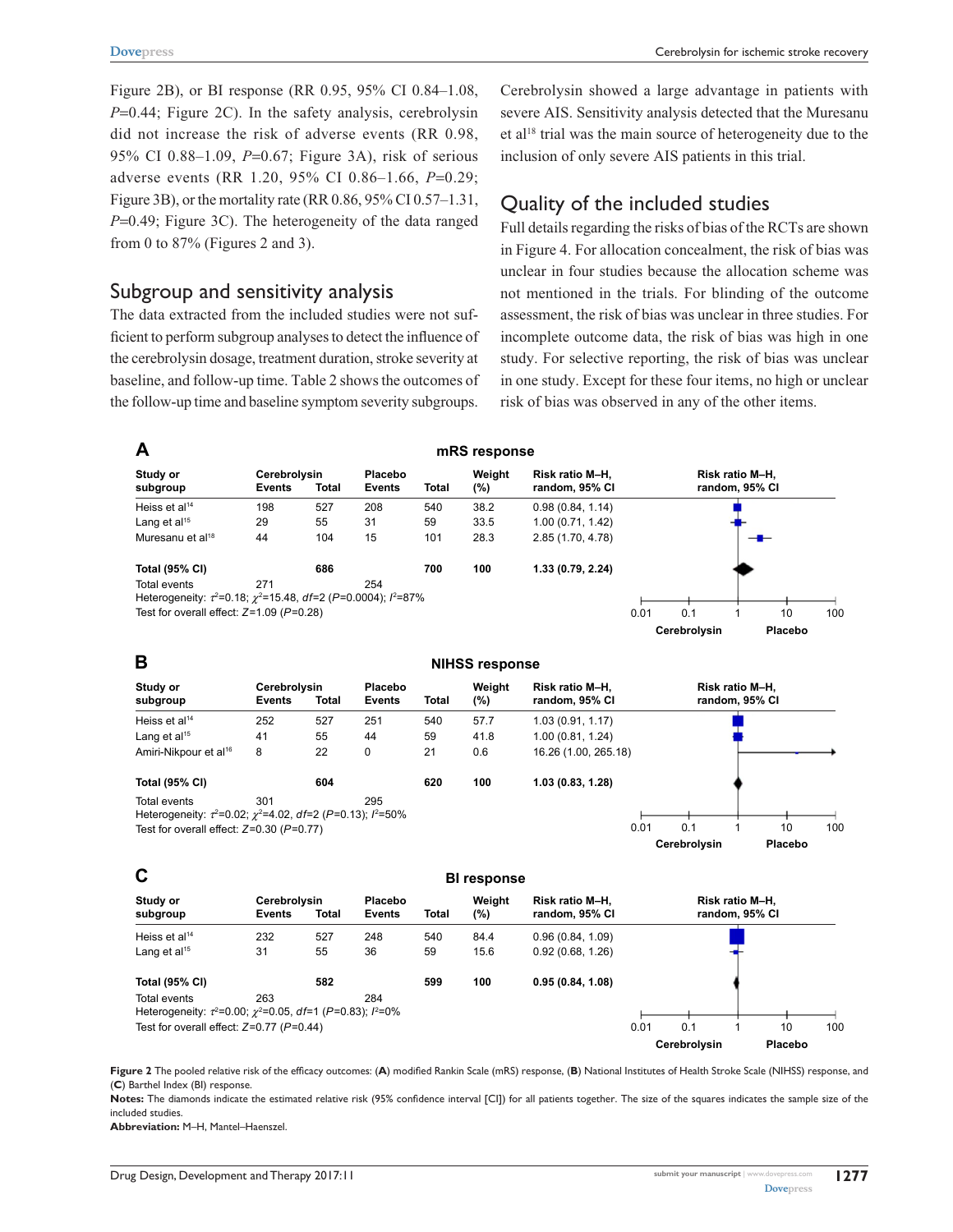| A                                                                                |                               |              |                          |              | <b>Adverse events</b> |                                   |      |              |                                   |         |     |
|----------------------------------------------------------------------------------|-------------------------------|--------------|--------------------------|--------------|-----------------------|-----------------------------------|------|--------------|-----------------------------------|---------|-----|
| Study or<br>subgroup                                                             | Cerebrolysin<br><b>Events</b> | <b>Total</b> | Placebo<br><b>Events</b> | <b>Total</b> | Weight<br>(%)         | Risk ratio M-H.<br>random, 95% CI |      |              | Risk ratio M-H.<br>random, 95% CI |         |     |
| Heiss et al <sup>14</sup>                                                        | 242                           | 527          | 243                      | 540          | 33.7                  | 1.02(0.89, 1.16)                  |      |              |                                   |         |     |
| Ladurner et al <sup>13</sup>                                                     | 13                            | 78           | 7                        | 68           | 1.5                   | 1.62(0.69, 3.82)                  |      |              |                                   |         |     |
| Lang et al <sup>15</sup>                                                         | 53                            | 60           | 57                       | 59           | 41.7                  | 0.91(0.82, 1.01)                  |      |              |                                   |         |     |
| Muresanu et al <sup>18</sup>                                                     | 72                            | 104          | 72                       | 104          | 23.1                  | 1.00(0.83, 1.20)                  |      |              |                                   |         |     |
| <b>Total (95% CI)</b>                                                            |                               | 769          |                          | 771          | 100                   | 0.98(0.88, 1.09)                  |      |              |                                   |         |     |
| Total events                                                                     | 380                           |              | 379                      |              |                       |                                   |      |              |                                   |         |     |
| Heterogeneity: $\tau^2 = 0.00$ ; $\gamma^2 = 4.88$ , df=3 (P=0.18); $l^2 = 39\%$ |                               |              |                          |              |                       |                                   |      |              |                                   |         |     |
| Test for overall effect: $Z=0.42$ ( $P=0.67$ )                                   |                               |              |                          |              |                       |                                   | 0.01 | 0.1          |                                   | 10      | 100 |
|                                                                                  |                               |              |                          |              |                       |                                   |      | Cerebrolvsin |                                   | Placebo |     |

| В                                                                                   |                               |       |                          |       | Serious adverse events |                                   |      |              |                                   |         |     |
|-------------------------------------------------------------------------------------|-------------------------------|-------|--------------------------|-------|------------------------|-----------------------------------|------|--------------|-----------------------------------|---------|-----|
| Study or<br>subgroup                                                                | Cerebrolysin<br><b>Events</b> | Total | Placebo<br><b>Events</b> | Total | Weight<br>(%)          | Risk ratio M-H.<br>random, 95% CI |      |              | Risk ratio M-H.<br>random, 95% CI |         |     |
| Chang et al <sup>17</sup>                                                           |                               | 34    |                          | 32    | 1.5                    | 0.94(0.06, 14.42)                 |      |              |                                   |         |     |
| Heiss et al <sup>14</sup>                                                           | 50                            | 527   | 39                       | 540   | 67.6                   | 1.31 (0.88, 1.96)                 |      |              |                                   |         |     |
| Ladurner et al <sup>13</sup>                                                        | 6                             | 78    | 7                        | 68    | 10.0                   | 0.75(0.26, 2.12)                  |      |              |                                   |         |     |
| Lang et $al15$                                                                      | 12                            | 60    | 7                        | 59    | 14.7                   | 1.69 (0.71, 3.98)                 |      |              |                                   |         |     |
| Muresanu et al <sup>18</sup>                                                        | 3                             | 104   | 7                        | 104   | 6.2                    | 0.43(0.11, 1.61)                  |      |              |                                   |         |     |
| <b>Total (95% CI)</b>                                                               |                               | 803   |                          | 803   | 100                    | 1.20(0.86, 1.66)                  |      |              |                                   |         |     |
| Total events                                                                        | 72                            |       | 61                       |       |                        |                                   |      |              |                                   |         |     |
| Heterogeneity: $\tau^2 = 0.00$ ; $\gamma^2 = 3.95$ , $df = 4$ (P=0.41); $l^2 = 0\%$ |                               |       |                          |       |                        |                                   |      |              |                                   |         |     |
| Test for overall effect: $Z=1.06$ ( $P=0.29$ )                                      |                               |       |                          |       |                        |                                   | 0.01 | 0.1          |                                   | 10      | 100 |
|                                                                                     |                               |       |                          |       |                        |                                   |      | Cerebrolysin |                                   | Placebo |     |

| C                                                                                   |                               |              |                          |              | <b>Mortality rate</b> |                                   |      |              |                                   |         |     |
|-------------------------------------------------------------------------------------|-------------------------------|--------------|--------------------------|--------------|-----------------------|-----------------------------------|------|--------------|-----------------------------------|---------|-----|
| Study or<br>subgroup                                                                | Cerebrolysin<br><b>Events</b> | <b>Total</b> | Placebo<br><b>Events</b> | <b>Total</b> | Weight<br>$(\% )$     | Risk ratio M-H.<br>random, 95% CI |      |              | Risk ratio M-H,<br>random, 95% CI |         |     |
| Chang et al <sup>17</sup>                                                           | 0                             | 34           | $\mathbf{0}$             | 32           |                       | Not estimable                     |      |              |                                   |         |     |
| Heiss et al <sup>14</sup>                                                           | 28                            | 527          | 32                       | 540          | 72.9                  | 0.90(0.55, 1.47)                  |      |              |                                   |         |     |
| Ladurner et al $13$                                                                 | 6                             | 78           | 6                        | 68           | 15.1                  | 0.87(0.29, 2.58)                  |      |              |                                   |         |     |
| Lang et $al15$                                                                      | 4                             | 60           | 4                        | 59           | 9.9                   | 0.98(0.26, 3.75)                  |      |              |                                   |         |     |
| Muresanu et al <sup>18</sup>                                                        | 0                             | 104          | 4                        | 104          | 21                    | 0.11(0.01, 2.04)                  |      |              |                                   |         |     |
| <b>Total (95% CI)</b>                                                               |                               | 803          |                          | 803          | 100                   | 0.86(0.57, 1.31)                  |      |              |                                   |         |     |
| Total events                                                                        | 38                            |              | 46                       |              |                       |                                   |      |              |                                   |         |     |
| Heterogeneity: $\tau^2 = 0.00$ ; $\gamma^2 = 2.01$ , $df = 3$ (P=0.57); $l^2 = 0\%$ |                               |              |                          |              |                       |                                   |      |              |                                   |         |     |
| Test for overall effect: $Z=0.69$ ( $P=0.49$ )                                      |                               |              |                          |              |                       |                                   | 0.01 | 0.1          |                                   | 10      | 100 |
|                                                                                     |                               |              |                          |              |                       |                                   |      | Cerebrolysin |                                   | Placebo |     |

**Figure 3** The pooled relative risk of the safety outcomes: (**A**) adverse events, (**B**) serious adverse events, and (**C**) mortality rate.

**Notes:** The diamonds indicate the estimated relative risk (95% confidence interval [CI]) for all patients together. The size of the squares indicates the sample size of the included studies.

**Abbreviation:** M–H, Mantel–Haenszel.

# **Discussion**

Treatment with cerebrolysin for functional recovery in patients with AIS might be questionable based on the evidence of the present meta-analysis. We found that cerebrolysin treatment showed no advantage in global neurologic recovery as assessed using the mRS, NIHSS, and BI. A subgroup analysis indicated that cerebrolysin showed a superiority in patients with severe AIS. Cerebrolysin showed a satisfactory safety performance in that it did not increase the incidence of adverse events, serious adverse events, or mortality. This evidence was based on the limited data from the included RCTs.

Cerebrolysin has been regarded as an ideal agent for functional recovery after AIS because of its dual attributes including neuroprotective properties and neurotrophic activity.<sup>6</sup> Neuroprotective therapies could be used to intervene at various stages of the ischemic pathophysiological cascade and could probably have a superior clinical application.<sup>21</sup> However, all clinical trials available to date attempting to confirm the experimental observations of the neuroprotective effects of calcium channel blockers, N-methyl-D-aspartate antagonists, glutamate release inhibitors, potassium channel agonists, and radical scavengers have delivered disappointing results.22,23 Neurotrophic molecules have been considered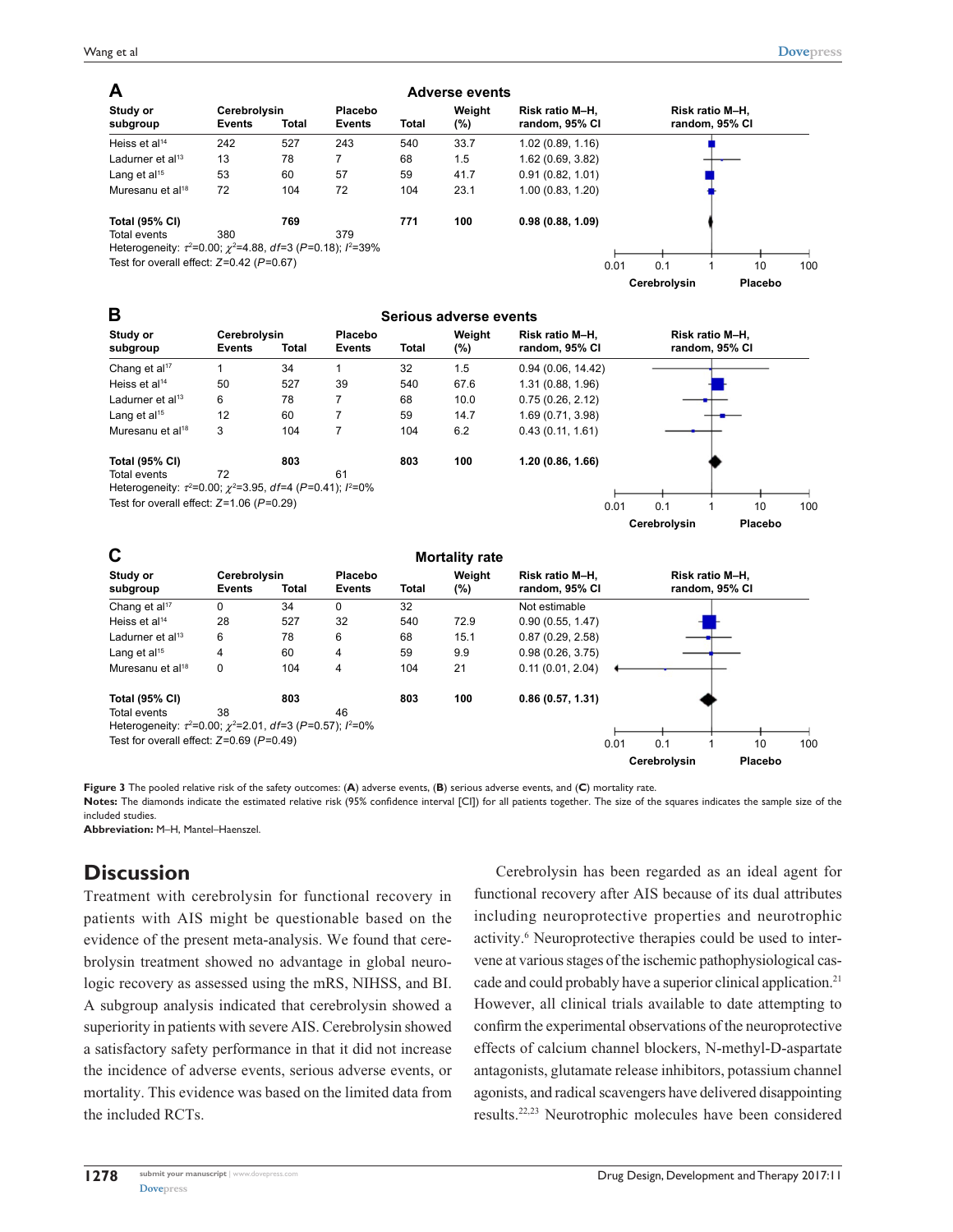| <b>Trials</b>                     | Follow-up time                                            |          |                                                 | Symptom severity at baseline |              |       |                                                 |          |  |
|-----------------------------------|-----------------------------------------------------------|----------|-------------------------------------------------|------------------------------|--------------|-------|-------------------------------------------------|----------|--|
|                                   | Middle point                                              |          | <b>End point</b>                                |                              |              |       | <b>Severe symptoms</b>                          |          |  |
|                                   | <b>Outcomes</b>                                           | P-value  | <b>Outcomes</b>                                 | P-value                      |              |       | <b>Outcomes P-value Outcomes</b>                | P-value  |  |
| Muresanu et al <sup>18</sup>      | <b>ARAT</b> scale                                         | < 0.0001 | <b>ARAT</b> scale                               | $<$ 0.000                    | N/A          | N/A   | <b>ARAT</b> scale                               | < 0.0001 |  |
|                                   |                                                           |          | 12 different outcome<br>scales on global status | $<$ 0.000 l                  |              |       | 12 different outcome<br>scales on global status | < 0.0001 |  |
| Chang et al <sup>17</sup>         | <b>FMA</b> scale                                          | >0.05    | FMA scale                                       | >0.05                        | FMA scale    | >0.05 | FMA scale                                       | < 0.05   |  |
|                                   | Fractional anisotropy                                     | >0.05    | Fractional anisotropy                           | >0.05                        |              |       |                                                 |          |  |
|                                   | >0.05<br>Axial diffusivity<br>>0.05<br>Radial diffusivity |          | Axial diffusivity                               | < 0.01                       |              |       |                                                 |          |  |
|                                   |                                                           |          | Radial diffusivity                              | < 0.01                       |              |       |                                                 |          |  |
|                                   | rsfMRI                                                    | >0.05    | rsfMRI                                          | >0.05                        |              |       |                                                 |          |  |
| Amiri-Nikpour et al <sup>16</sup> | <b>NIHSS</b>                                              | 0.092    | <b>NIHSS</b>                                    | 0.001                        | N/A          | N/A   | N/A                                             | N/A      |  |
|                                   | Velocity of right MCA                                     | 0.033    | Velocity of right MCA                           | 0.065                        |              |       |                                                 |          |  |
|                                   | 0.768<br>Velocity of left MCA                             |          | Velocity of left MCA                            | 0.638                        |              |       |                                                 |          |  |
|                                   | Velocity of BA                                            | 0.610    | Velocity of basilar BA                          | 0.657                        |              |       |                                                 |          |  |
|                                   | Right MCA PI                                              | 0.010    | Right MCA PI                                    | 0.014                        |              |       |                                                 |          |  |
|                                   | Left MCA PI                                               | 0.286    | Left MCA PI                                     | 0.277                        |              |       |                                                 |          |  |
|                                   | <b>BAPI</b>                                               | 0.384    | <b>BAPI</b>                                     | 0.828                        |              |       |                                                 |          |  |
| Lang et al <sup>15</sup>          | mRS                                                       | 0.366    | mRS                                             | 0.984                        | N/A          | N/A   | N/A                                             | N/A      |  |
|                                   | <b>NIHSS</b>                                              | 0.038    | <b>NIHSS</b>                                    | 0.490                        |              |       |                                                 |          |  |
|                                   | 0.841<br>BI                                               |          | BI                                              | 0.673                        |              |       |                                                 |          |  |
|                                   |                                                           |          | GOS scale                                       | 0.882                        |              |       |                                                 |          |  |
| Heiss et al <sup>14</sup>         |                                                           |          | mRS                                             | >0.05                        | mRS          | >0.05 | mRS                                             | 0.09     |  |
|                                   |                                                           |          | <b>NIHSS</b>                                    | >0.05                        | <b>NIHSS</b> | >0.05 | <b>NIHSS</b>                                    | 0.04     |  |
|                                   |                                                           |          | BI                                              | >0.05                        | BI           | >0.05 |                                                 |          |  |
|                                   |                                                           |          | $SF-I2$                                         | >0.05                        |              |       |                                                 |          |  |
| Ladurner et al <sup>13</sup>      | CNS section AI                                            | < 0.05   | <b>CNS</b>                                      | >0.05                        | N/A          | N/A   | N/A                                             | N/A      |  |
|                                   | <b>MMSE</b>                                               | < 0.05   | CNS section A1                                  | >0.05                        |              |       |                                                 |          |  |
|                                   | SST                                                       | < 0.05   | BI                                              | >0.05                        |              |       |                                                 |          |  |
|                                   |                                                           |          | GCS                                             | >0.05                        |              |       |                                                 |          |  |
|                                   |                                                           |          | CGI                                             | >0.05                        |              |       |                                                 |          |  |
|                                   |                                                           |          | <b>MMSE</b>                                     | >0.05                        |              |       |                                                 |          |  |
|                                   |                                                           |          | <b>SST</b>                                      | < 0.05                       |              |       |                                                 |          |  |

**Table 2** Subgroup analysis of follow-up time and symptom severity at baseline

**Abbreviations:** ARAT, Action Research Arm Test; BA, basilar artery; BI, Barthel index; CGI, clinical global impression; CNS, Canadian Neurological Scale; FMA, Fugl–Meyer Assessment; GCS, Glasgow Coma Scale; GOS, Glasgow Outcome Scale; MCA, middle cerebral artery; MMSE, Mini-Mental State Examination; mRS, modified Rankin Scale; N/A, not applicable; NIHSS, National Institutes of Health Stroke Scale; PI, pulsatility index; rsfMRI, resting-state functional magnetic resonance imaging; SF-12, short form 12 items; SST, Syndrome Short Test.

as new strategies for treatment and prevention of ischemic strokes.<sup>24</sup> Clinical trials of neurotrophic substances have not obtained the expected results of infarct size reduction and improved behavioral outcomes in animal models.<sup>25</sup> Cerebrolysin is the only multitargeted drug with effects on multiple pathophysiologic events.26 Preclinical studies have shown consistent results of positive effects of cerebrolysin on functional recovery after AIS through multiple pathophysiological pathways.<sup>7–10</sup> The translational step to move the experimental data from bench to bedside has been performed under the guidance of the Stroke Therapy Academic Industry Roundtable.27

The present meta-analysis showed negative consolidated results from the included RCTs. Cerebrolysin had no advantage in global neurologic recovery as assessed using the mRS, NIHSS, and BI. Further subgroup analysis indicated that cerebrolysin showed a superiority in patients with severe AIS. The cerebral autoregulatory mechanism made the spontaneous recovery of patients with AIS possible, especially in those with mild ischemic stroke.28 A high rate of spontaneous recovery under placebo might reduce the superiority of the cerebrolysin treatment arm. The Lang et al trial recruited a large number of patients with mild strokes, which observed an excellent outcome (mRS 0 or 1) in approximately 53% of the patients from both the cerebrolysin and placebo groups.<sup>15</sup> These results were superior to the findings of previous studies in which only approximately 40% of the patients showed a favorable recovery in the placebo group.<sup>29,30</sup>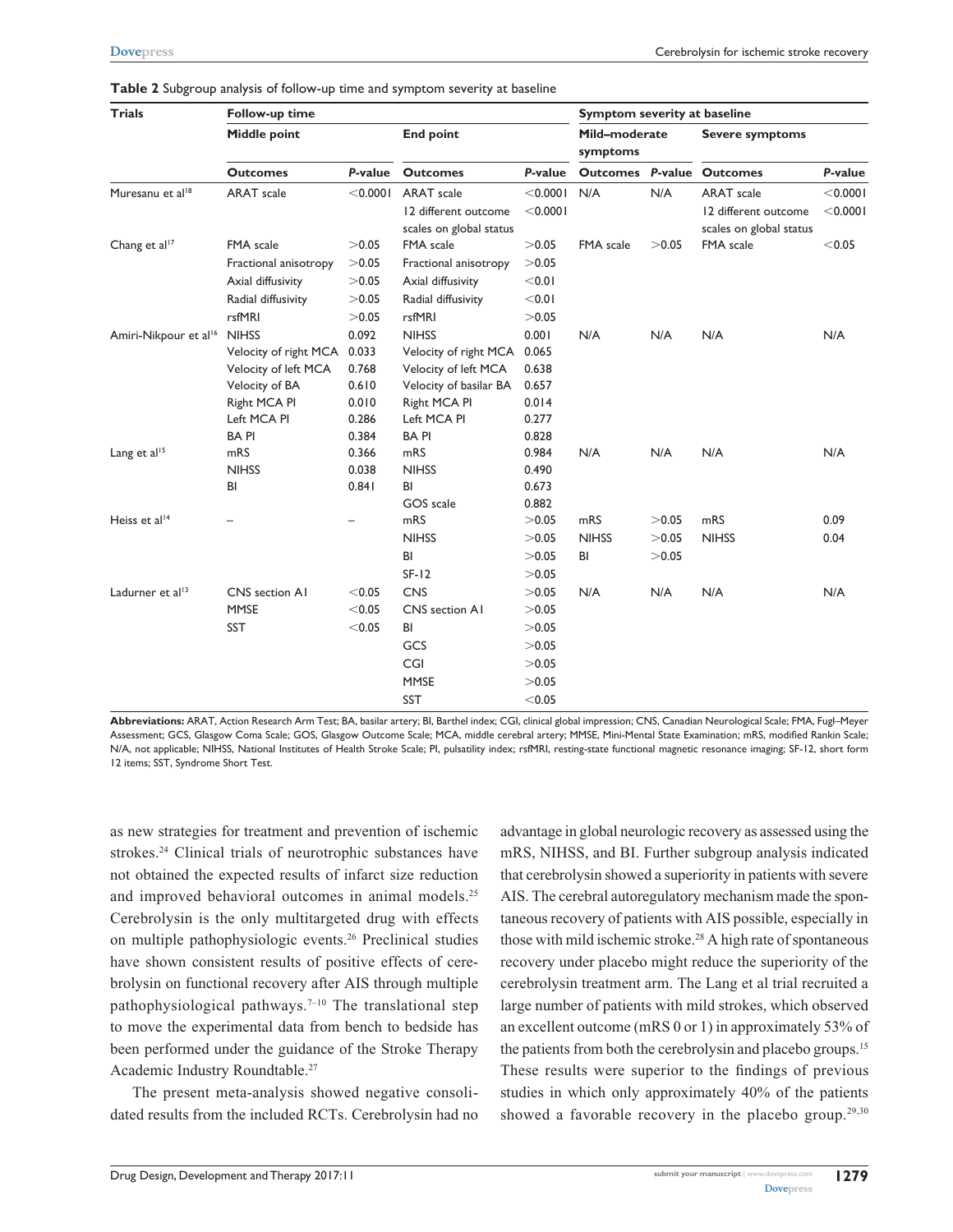

**Figure 4** Risk of bias: a summary table for each risk-of-bias item for each study.

The Ladurner et al trial also included a group of patients with a mild pattern of baseline ischemic impairment.<sup>13</sup> The average neurological score of the two groups was close to the maximum test score.13 The pronounced ceiling effect impedes a measurable treatment effect for the test substance.13 However, the Amiri-Nikpour et al trial showed a sizable advantage of cerebrolysin in the NIHSS response, although this trial included several AIS patients with mild symptoms at baseline.<sup>16</sup> The unexpected mildly affected patients in these studies might be the main cause of the inconclusive results. In the subgroup of AIS patients with severe neurological deficits at baseline, cerebrolysin treatment showed a superiority compared with the effect of placebo in three RCTs.14,17,18 We could not perform a subgroup analysis to detect the influence of stroke severity based on the NIHSS scores at baseline due to the insufficient data from the included studies. Further large RCTs should examine the value of cerebrolysin in a subgroup of patients with a baseline NIHSS of 12 points.

The failure of cerebrolysin treatment to translate from experimental studies to clinical application might be due in part to the lack of consideration paid to the limited time window in the pathophysiological cascade.<sup>31</sup> Previous results from neuroprotective therapy have indicated that early intervention within the first few hours after stroke might achieve favorable outcomes.21 Cerebrolysin was regarded to achieve effects even if the treatment was initiated with a delay of 48 hours after stroke onset in animal studies.7,12 This appears to be a wide therapeutic time window when compared to that of other neuroprotective substances.<sup>13</sup> The therapeutic time window of the included trials ranged from 6 hours to 7 days after stroke onset. Due to the limited number of included studies, a subgroup analysis was unfit for detecting the influence of different therapeutic time windows. The Amiri-Nikpour et al trial administered cerebrolysin or placebo within 6 hours after arriving to the hospital, which showed significant improvements in the neurological outcomes and the pulsatility index of the middle cerebral artery at Day 90.16 Similar functional recovery was observed in the Lang et al trial that delivered cerebrolysin within 1 hour after thrombolytic therapy with recombinant tissue plasminogen activator.15 A therapeutic time delay over 6 hours seemed to weaken the efficacy of cerebrolysin on the neurologic functional recovery according to the negative findings of the trials of Ladurner et al, Heiss et al, and Chang et al.<sup>13,14,17</sup> Although the remodeling of neural connectivity and the remapping of new structural and functional circuits after AIS requires a long time,<sup>32</sup> early intervention with cerebrolysin within 6 hours might achieve a favorable clinical outcome.

All of the included trials showed accelerated recovery at early time points of assessment.<sup>13–18</sup> However, these inspiring results vanished at the final visit on Day 90 in several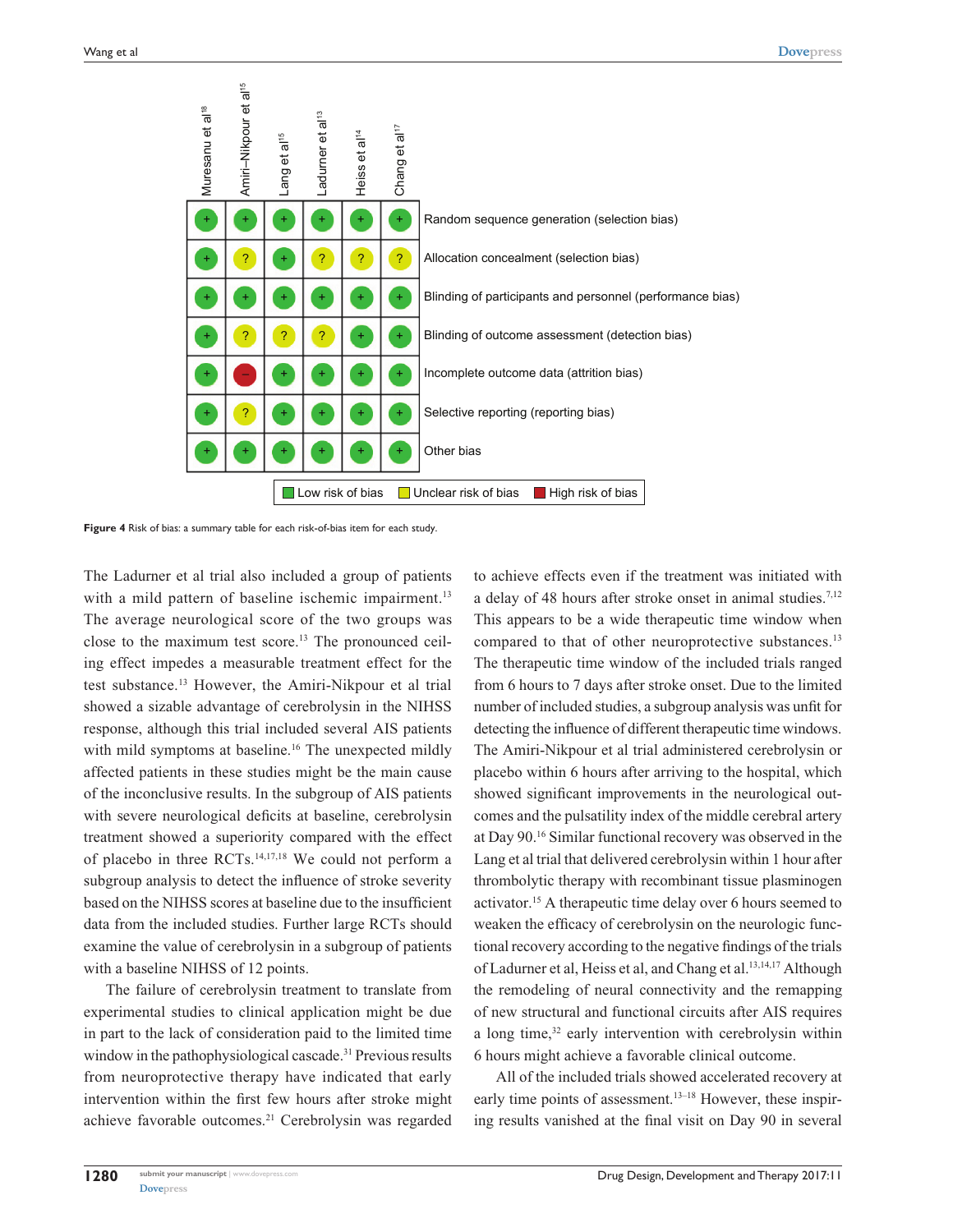trials.13,15,16 The Ladurner et al trial revealed a significant benefit in the cerebrolysin group at Days 1, 3, 7, 14, and 21, but no effects were observed at the final visit on Day 90.<sup>13</sup> A difference between the cerebrolysin and placebo groups was observed at Day 2, and this difference achieved a peak with an NIHSS response rate of 72.2% for the cerebrolysin group vs 50.8% for the placebo group at the end of the treatment on Day 10 in the Lang et al trial.<sup>15</sup> This positive effect was maintained until Day 30 but vanished at the 3-month follow-up investigation.15 Similar results were observed in the Amiri-Nikpour et al trial.<sup>16</sup> The hypothesis that cerebrolysin had neuroprotective effects during the treatment period should be considered to account for these data. However, the present meta-analysis could not test this hypothesis due to the limited data from the included trials. Further studies should examine the effect of cerebrolysin in a long treatment period.

Several limitations should be noted in this meta-analysis. Only six published RCTs with 1,649 patients were involved in the final analysis. This might cause publication bias, although the Begg–Mazumdar rank correlation test yielded negative results (data not shown). The included studies exhibited spotty quality, which is shown in Figure 4. Investigators should be careful in further clinical practice. In addition, the present meta-analysis could not detect the potential effects of the combined use of thrombolytic drugs, aspirin prevention, and rehabilitation therapy.

# **Conclusion**

Cerebrolysin has no significant efficacy on the neurological functional recovery in patients with AIS. Routine administration of cerebrolysin to patients with AIS cannot be supported by the available evidence from RCTs. Further studies should focus on the efficacy of cerebrolysin administered within 6 hours after AIS and maintained for a longer period in patients with severe symptoms.

# **Acknowledgments**

This study was supported by grants from the National Natural Science Foundation of China (No 81171096 and No 81371433) to JMZ.

# **Disclosure**

The authors report no conflicts of interest in this work.

### **References**

- 1. Murray CJ, Lopez AD. Measuring the global burden of disease. *N Engl J Med*. 2013;369(5):448–457.
- 2. Berkhemer OA, Fransen PS, Beumer D, et al; MR CLEAN Investigators. A randomized trial of intraarterial treatment for acute ischemic stroke. *N Engl J Med*. 2015;372(1):11–20.
- 3. Schmitz ML, Simonsen CZ, Hundborg H, et al. Acute ischemic stroke and long-term outcome after thrombolysis: nationwide propensity score-matched follow-up study. *Stroke*. 2014;45(10):3070–3072.
- 4. Zahuranec DB, Majersik JJ. Percentage of acute stroke patients eligible for endovascular treatment. *Neurology*. 2012;79(13 Suppl 1): S22–S25.
- 5. Stinear C. Prediction of recovery of motor function after stroke. *Lancet Neurol*. 2010;9(12):1228–1232.
- 6. Masliah E, Diez-Tejedor E. The pharmacology of neurotrophic treatment with cerebrolysin: brain protection and repair to counteract pathologies of acute and chronic neurological disorders. *Drugs Today (Barc)*. 2012;48 (Suppl A):3–24.
- 7. Gutmann B, Hutter-Paier B, Skofitsch G, Windisch M, Gmeinbauer R. In vitro models of brain ischemia: the peptidergic drug cerebrolysin protects cultured chick cortical neurons from cell death. *Neurotox Res*. 2002;4(1):59–65.
- 8. Riley C, Hutter-Paier B, Windisch M, Doppler E, Moessler H, Wronski R. A peptide preparation protects cells in organotypic brain slices against cell death after glutamate intoxication. *J Neural Transm (Vienna)*. 2006;113(1):103–110.
- 9. Hartbauer M, Hutter-Paier B, Skofitsch G, Windisch M. Antiapoptotic effects of the peptidergic drug cerebrolysin on primary cultures of embryonic chick cortical neurons. *J Neural Transm (Vienna)*. 2001; 108(4):459–473.
- 10. Zhang L, Chopp M, Meier DH, et al. Sonic hedgehog signaling pathway mediates cerebrolysin-improved neurological function after stroke. *Stroke*. 2013;44(7):1965–1972.
- 11. Zhang C, Chopp M, Cui Y, et al. Cerebrolysin enhances neurogenesis in the ischemic brain and improves functional outcome after stroke. *J Neurosci Res*. 2010;88(15):3275–3281.
- 12. Ren J, Sietsma D, Qiu S, Moessler H, Finklestein SP. Cerebrolysin enhances functional recovery following focal cerebral infarction in rats. *Restor Neurol Neurosci*. 2007;25(1):25–31.
- 13. Ladurner G, Kalvach P, Moessler H; Cerebrolysin Study Group. Neuroprotective treatment with cerebrolysin in patients with acute stroke: a randomised controlled trial. *J Neural Transm (Vienna)*. 2005; 112(3):415–428.
- 14. Heiss WD, Brainin M, Bornstein NM, Tuomilehto J, Hong Z; Cerebrolysin Acute Stroke Treatment in Asia (CASTA) Investigators. Cerebrolysin in patients with acute ischemic stroke in Asia: results of a double-blind, placebo-controlled randomized trial. *Stroke*. 2012; 43(3):630–636.
- 15. Lang W, Stadler CH, Poljakovic Z, Fleet D; Lyse Study Group. A prospective, randomized, placebo-controlled, double-blind trial about safety and efficacy of combined treatment with alteplase (rt-PA) and cerebrolysin in acute ischaemic hemispheric stroke. *Int J Stroke*. 2013;8(2):95–104.
- 16. Amiri-Nikpour MR, Nazarbaghi S, Ahmadi-Salmasi B, Mokari T, Tahamtan U, Rezaei Y. Cerebrolysin effects on neurological outcomes and cerebral blood flow in acute ischemic stroke. *Neuropsychiatr Dis Treat*. 2014;10:2299–2306.
- 17. Chang WH, Park CH, Kim DY, et al. Cerebrolysin combined with rehabilitation promotes motor recovery in patients with severe motor impairment after stroke. *BMC Neurol*. 2016;16:31.
- 18. Muresanu DF, Heiss WD, Hoemberg V, et al. Cerebrolysin and Recovery After Stroke (CARS): a randomized, placebo-controlled, double-blind, multicenter trial. *Stroke*. 2016;47(1):151–159.
- 19. Moher D, Liberati A, Tetzlaff J, Altman DG; PRISMA Group. Preferred reporting items for systematic reviews and meta-analyses: the PRISMA statement. *J Clin Epidemiol*. 2009;62(10):1006–1012.
- 20. Higgins JP, Altman DG, Gøtzsche PC, et al; Cochrane Bias Methods Group; Cochrane Statistical Methods Group. The Cochrane Collaboration's tool for assessing risk of bias in randomised trials. *BMJ*. 2011;343:d5928.
- 21. Tuttolomondo A, Pecoraro R, Arnao V, Maugeri R, Iacopino DG, Pinto A. Developing drug strategies for the neuroprotective treatment of acute ischemic stroke. *Expert Rev Neurother*. 2015;15(11):1271–1284.